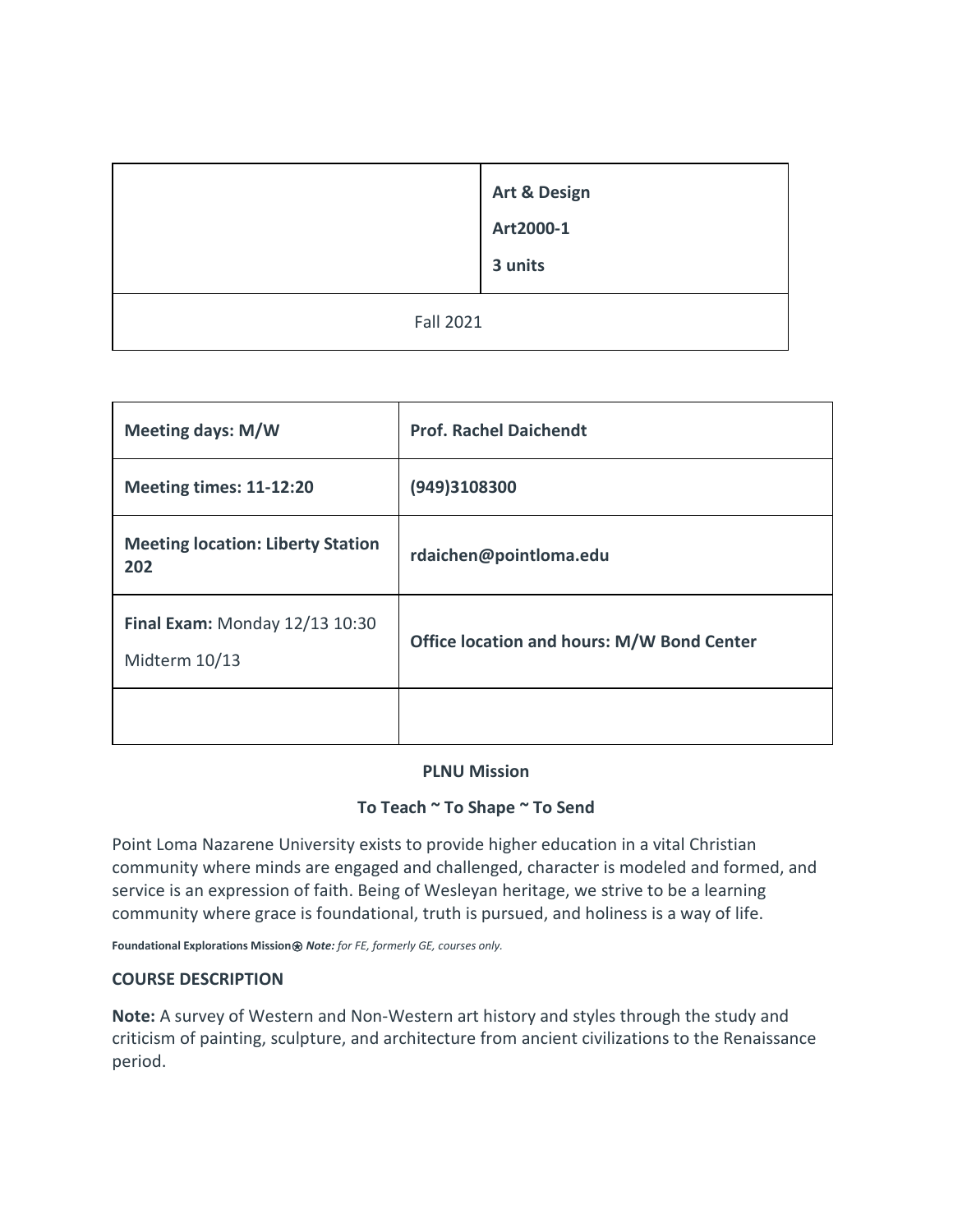This course directs its attention to the understanding of the Western artistic tradition over a period of centuries from ancient civilizations though the Gothic period up to the Renaissance. Philosophical and aesthetic concepts will be explored within a Christian world view, through the historical progression of art.

#### **COURSE LEARNING OUTCOMES**

**Note:** achieved through slide lectures and discussion.

- Demonstrate a facility for critical thinking both verbally and in writing assignments
- Use common art vocabulary to discuss the visual elements.
- Distinguish, describe, analyze, interpret and evaluate artworks from prehistory to the Early

Renaissance.

- Articulate formal, technical, historical and conceptual attributes of artworks from prehistory to the Early Renaissance

• Identify and apply visual arts materials, tools, techniques and processes to historical artworks.

#### **REQUIRED TEXTS AND RECOMMENDED STUDY RESOURCES**

Note: Kliener, Fred S. *Gardner's Art Through the Ages: A Global History*, Volume I 16th Edition

ISBN-13: 978-1337696593 ISBN-10: 1337696595

For web references, use URL embedded in each Module

#### **Class Requirements:**

- Reading reflections turn in on Canvas
- Occasional Module assignment
- 2 presentations (Powerpoint, Google Docs, Prezi, Spark ) One group (2-3), one single
- Midterm
- 1 Final
- 1 gallery report (1-page double-spaced, presented at the end of the semester)

#### **COURSE CREDIT HOUR INFORMATION**

In the interest of providing sufficient time to accomplish the stated Course Learning Outcomes, this class meets the PLNU credit hour policy for a 3 unit class delivered over 15 weeks. Specific details about how the class meets the credit hour requirement can be provided upon request. (Based on 37.5 hours of student engagement per credit hour.)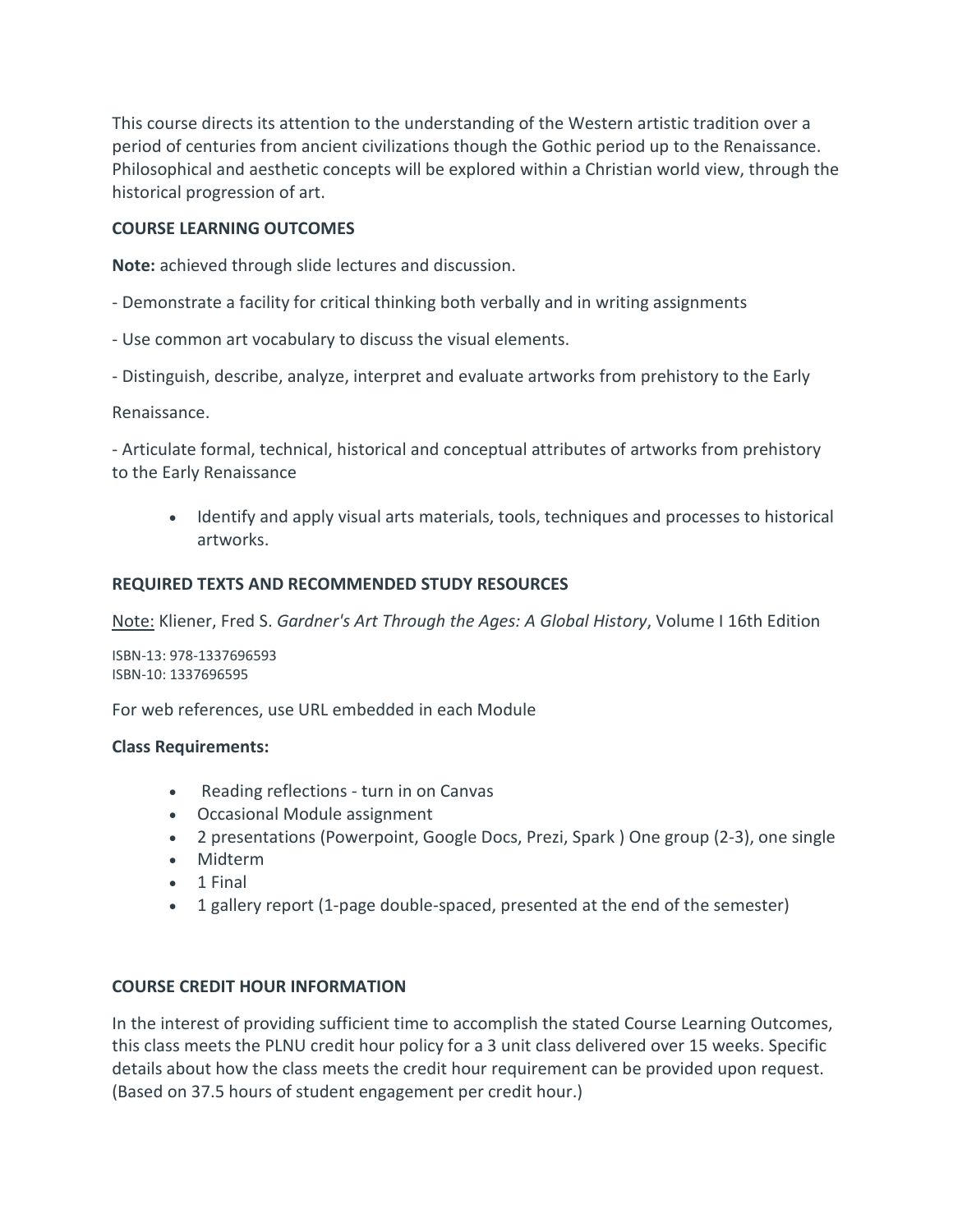## **Distribution of Student Learning Hours**

| Category                                          | <b>Time Expectation in Hours</b> |  |
|---------------------------------------------------|----------------------------------|--|
| Online Participation in Discussions, Groups, etc. | 10                               |  |
| <b>Reading Assignments</b>                        | 20                               |  |
| <b>Written Assignments</b>                        | 20                               |  |
| Other Assignments & Learning Activities           | 15                               |  |
| Quizzes, Surveys                                  | 10                               |  |
|                                                   |                                  |  |

### **ASSESSMENT AND GRADING**

**Note:** Student grades will be posted in the Canvas grade book no later than midnight on Tuesday of each week beginning in Week Two of this course. It is important to read the comments posted in the grade book as these comments are intended to help students improve their work. Final grades will be posted within one week of the end of the class. Grades will be based on the following:

### **Standard Grade Scale Based on Percentages**

|               | В              |             |               |                        |
|---------------|----------------|-------------|---------------|------------------------|
| A 93-100      | $B+87-89$      | $C+77-79$   | $ID+67-69$    | $\vert$ F Less than 59 |
| $A - 90 - 92$ | <b>B</b> 83-86 | $ C 73-76 $ | $ D 63-66 $   |                        |
|               | $B - 80 - 82$  | $ C-70-72 $ | $D - 60 - 62$ |                        |

### **STATE AUTHORIZATION**

State authorization is a formal determination by a state that Point Loma Nazarene University is approved to conduct activities regulated by that state. In certain states outside California, Point Loma Nazarene University is not authorized to enroll online (distance education) students. If a student moves to another state after admission to the program and/or enrollment in an online course, continuation within the program and/or course will depend on whether Point Loma Nazarene University is authorized to offer distance education courses in that state. It is the student's responsibility to notify the institution of any change in his or her physical location. Refer to the map on [State Authorization](https://www.pointloma.edu/offices/office-institutional-effectiveness-research/disclosures) to view which states allow online (distance education) outside of California.

### **INCOMPLETES AND LATE ASSIGNMENTS**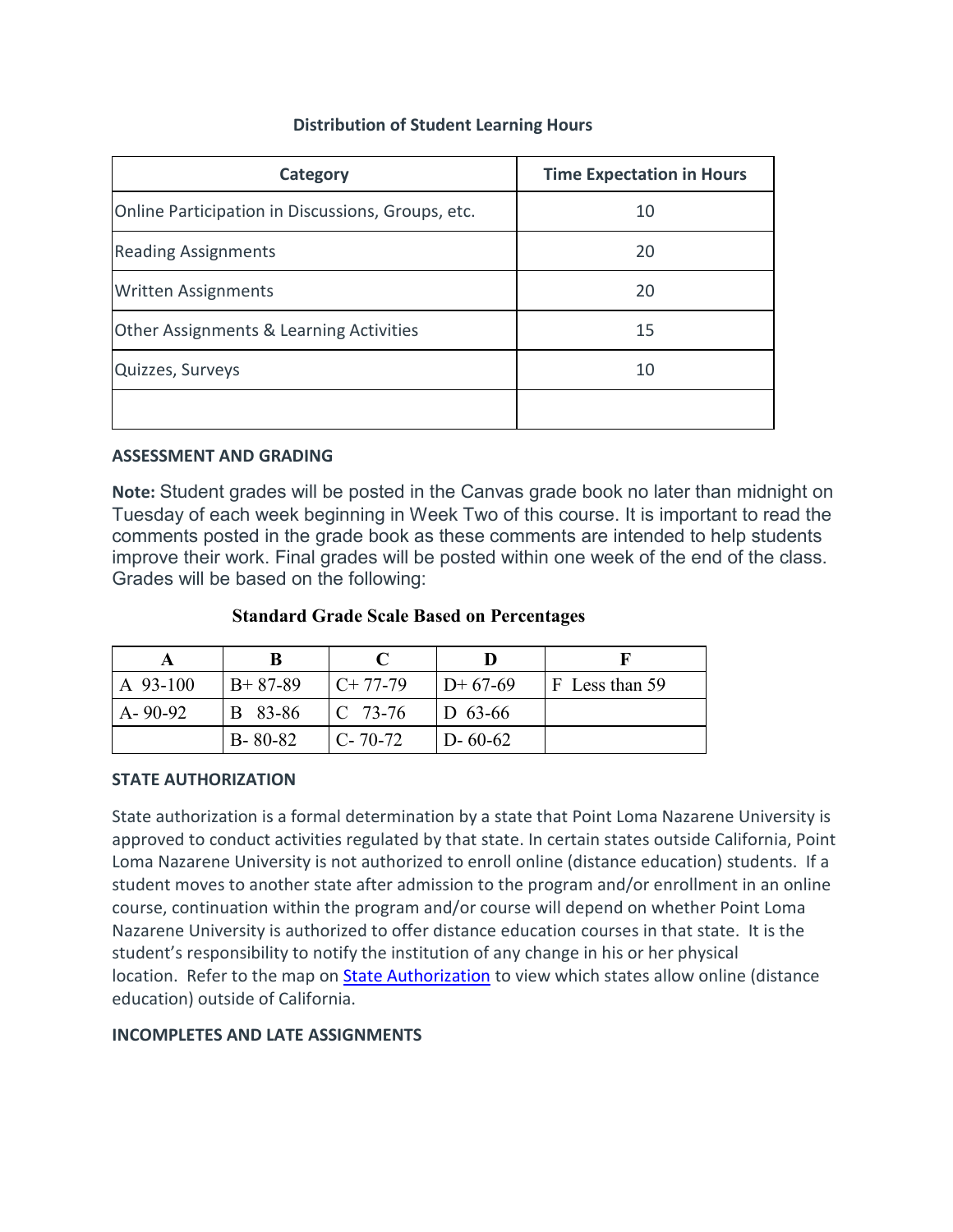All assignments are to be submitted/turned in by the beginning of the class session when they are due—including assignments posted in Canvas. Incompletes will only be assigned in extremely unusual circumstances.

## **PLNU COPYRIGHT POLICY**

Point Loma Nazarene University, as a non-profit educational institution, is entitled by law to use materials protected by the US Copyright Act for classroom education. Any use of those materials outside the class may violate the law.

### **PLNU ACADEMIC HONESTY POLICY**

Students should demonstrate academic honesty by doing original work and by giving appropriate credit to the ideas of others. Academic dishonesty is the act of presenting information, ideas, and/or concepts as one's own when in reality they are the results of another person's creativity and effort. A faculty member who believes a situation involving academic dishonesty has been detected may assign a failing grade for that assignment or examination, or, depending on the seriousness of the offense, for the course. Faculty should follow and students may appeal using the procedure in the university Catalog. See [Academic PoliciesLinks](http://catalog.pointloma.edu/content.php?catoid=18&navoid=1278) to an [external](http://catalog.pointloma.edu/content.php?catoid=18&navoid=1278) site. for definitions of kinds of academic dishonesty and for further policy information.

### **PLNU ACADEMIC ACCOMMODATIONS POLICY**

While all students are expected to meet the minimum standards for completion of this course as established by the instructor, students with disabilities may require academic adjustments, modifications or auxiliary aids/services. At Point Loma Nazarene University (PLNU), these students are requested to register with the Disability Resource Center (DRC), located in the Bond Academic Center. [\(DRC@pointloma.edu](mailto:DRC@pointloma.edu) or 619-849-2486). The DRC's policies and procedures for assisting such students in the development of an appropriate academic adjustment plan (AP) allows PLNU to comply with Section 504 of the Rehabilitation Act and the Americans with Disabilities Act. Section 504 (a) prohibits discrimination against students with special needs and guarantees all qualified students equal access to and benefits of PLNU programs and activities. After the student files the required documentation, the DRC, in conjunction with the student, will develop an AP to meet that student's specific learning needs. The DRC will thereafter email the student's AP to all faculty who teach courses in which the student is enrolled each semester. The AP must be implemented in all such courses.

If students do not wish to avail themselves of some or all of the elements of their AP in a particular course, it is the responsibility of those students to notify their professor in that course. PLNU highly recommends that DRC students speak with their professors during the first two weeks of each semester about the applicability of their AP in that particular course and/or if they do not desire to take advantage of some or all of the elements of their AP in that course.

### **PLNU ATTENDANCE AND PARTICIPATION POLICY**

**Face-to-Face Format**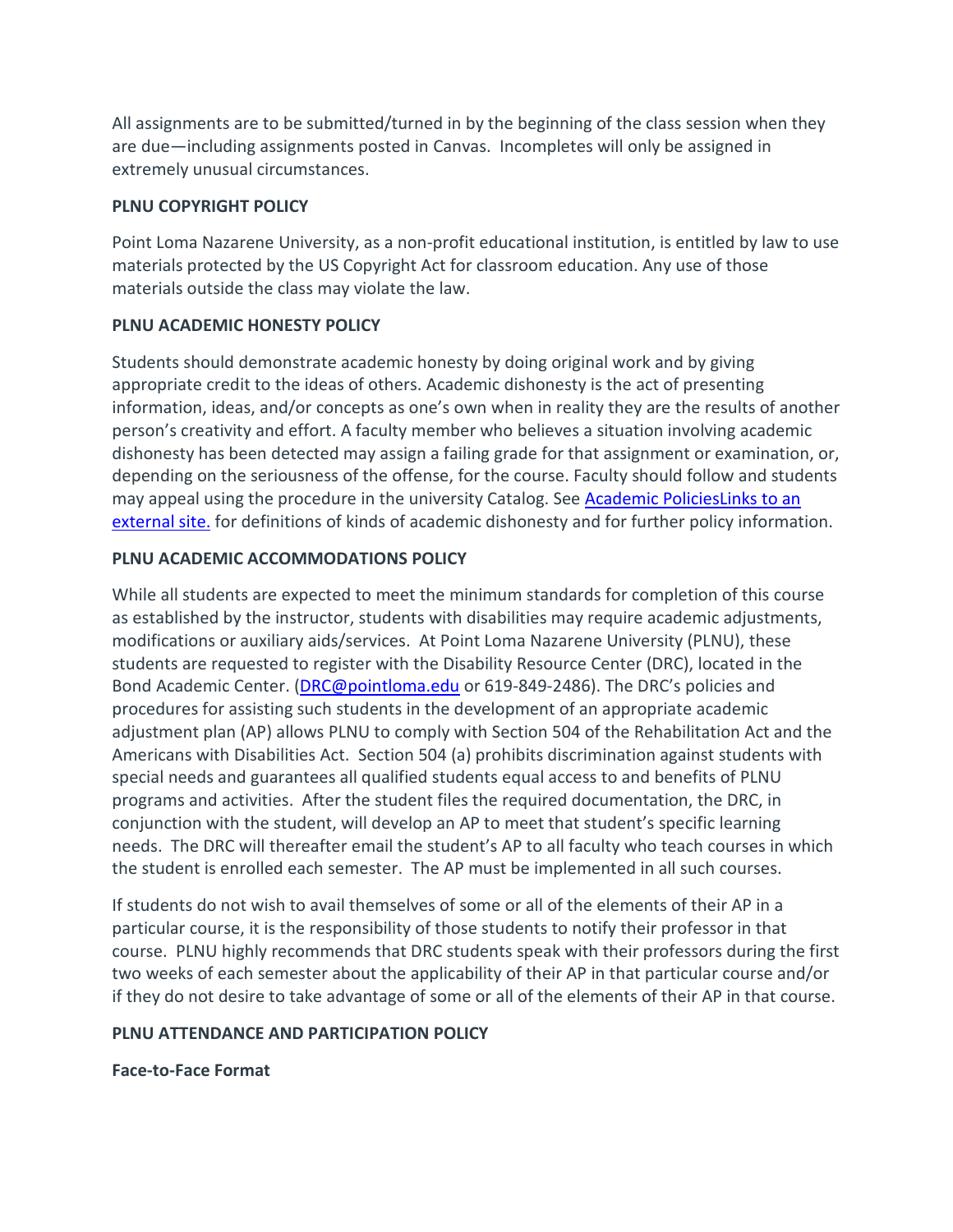Regular and punctual attendance at all classes is considered essential to optimum academic achievement. If the student is absent from more than 10 percent of class meetings, the faculty member can file a written report which may result in de-enrollment. If the absences exceed 20 percent, the student may be de-enrolled without notice until the university drop date or, after that date, receive the appropriate grade for their work and participation. See [Academic](http://catalog.pointloma.edu/content.php?catoid=18&navoid=1278)  [PoliciesLinks](http://catalog.pointloma.edu/content.php?catoid=18&navoid=1278) to an external site. in the Undergraduate Academic Catalog.

## **Hybrid Format**

At Point Loma Nazarene University, attendance is required at all scheduled classes. Adult Degree Completion courses are taught in the hybrid format, which means some class meetings will be face-to-face and some will be online.

Attendance in the face-to-face classes is to be for the entire time of the class. Arriving late or leaving early will be considered a partial absence. A day of attendance in an online class is determined as contributing a substantive note, assignment, discussion, or submission that adds value to the course as determined by the instructor. Three days of attendance are required each week. (It may be any three days during the week.)

## **Face-to-face Portion of the Hybrid course**

In blended or hybrid courses, if a student misses one face-to-face class then the faculty member will send an email to the student and the Director of Student Success warning of attendance jeopardy. There are no exceptions to this policy.

If a student misses two face-to-face classes, the faculty member or Vice Provost for Academic Administration (VPAA) will initiate the student's de-enrollment from the course without further advanced notice to the student. If the date of de-enrollment is past the last date to withdraw from a class, the student will be assigned a grade of "F" and there will be no refund of tuition for that course.

# **Online Portion of the Hybrid Course**

If a student misses two online classes (fails to contribute to a discussion board) during the course, then the faculty member will send an email to the student and the Director of Student Success warning of attendance jeopardy. There are no exceptions to this policy.

If a student misses three online classes (fails to contribute to a discussion board by the due date) during the course, then the faculty member or Vice Provost for Academic Administration (VPAA) will initiate the student's de-enrollment from the course without further advanced notice to the student. If the date of de-enrollment is past the last date to withdraw from a class, the student will be assigned a grade of "F" and there will be no refund of tuition for that course.

1 missed F2F class = warning

2 missed F2F classes = de-enrollment

2 missed online classes = warning